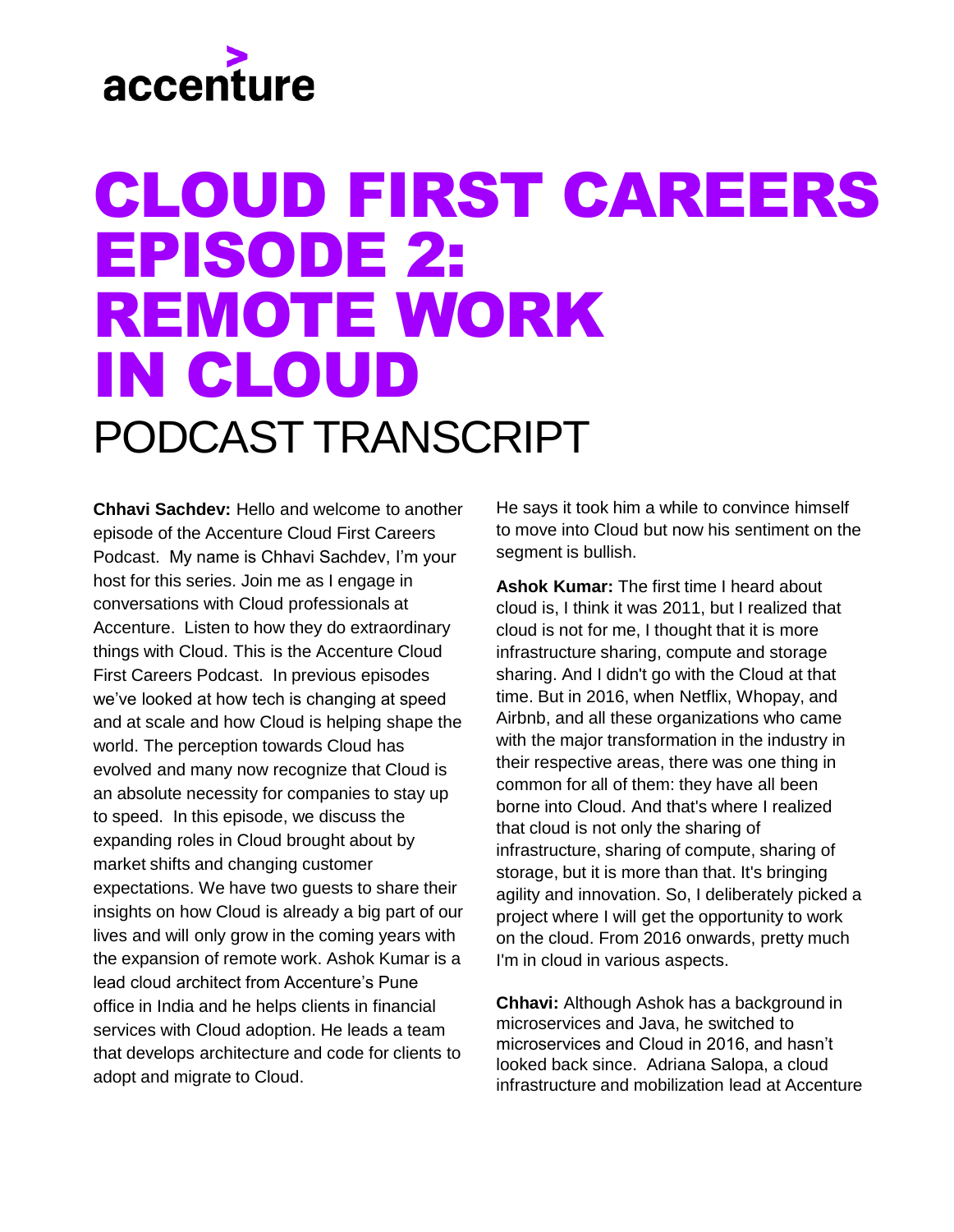## accenture

Sao Paulo, Brazil also looks to Cloud as a growing industry.

**Adriana Salopa:** Cloud over the years has evolved from an innovative concept into a disruptive approach. Today, for me, cloud computing, it's a kind of a booming industry in which organizations continue to push the boundaries of what is possible. Businesses for now have been adopting cloud services looking for better services and long-term cost savings. So that's amazing, right?

**Chhavi:** Adriana has watched the space as closely as Ashok, for even longer. She looks at Cloud as more than just infrastructure sharing. She believes it aids innovation.

**Adriana:** Cloud applications and services allow organizations to be more agile and to innovate faster, especially in this environment that we are living right now, with everybody working from home. Cloud solutions are the backbone to support this kind of remote work. Cloud solutions are boosting in productivity across most industries. Companies will continue to lean on cloud application services to quicken the way that they are going to the market, and to enable employees to continue to be more productive. It can provide a support to the employees to do their jobs anytime, from anywhere.

**Chhavi:** As more companies look at moving their data to the Cloud, there is going to be an urgent need for Cloud experts in this field to help them make this transition.

**Ashok:** These innovations will be driven by some kind of, say, Cloud Platform, because cloud provides limitless resources to do innovation. That's where I believe cloud is going to play a key role in coming years.

**Chhavi:**Cloud isn't just helping companies innovate and reach customers, it is also helping employees stay connected with each other as remote work becomes more and more the norm.

**Adriana:** Today, regardless of your geographical location, everybody's using collaborative solutions to connect with work force, with clients, with partners.

**Chhavi: T**here's no doubt that work culture will continue to evolve globally. Ashok, who started with microservices and now focuses on cloud security and Artificial Intelligence and Machine Learning, has some really wonderful advice for people who want to get into this space. He believes that for anyone who wishes to venture into Cloud, the first step is to take stock of their strengths and bring them along.

**Ashok:** Suppose somebody is coming into Cloud with 10 years of IT experience, don't do away with the core expertise, bring it along. So just like somebody coming from testing background, somebody come from SAP or somebody coming from development background, somebody .Net, Java developer, all these, they have to utilize a primary skill, and then add on the cloud expertise and see how they can help different organizations to adopt the cloud. Their primary skill, and what they have learned in the IT industry, will still remain for so many years. But cloud is going to be a platform where they can apply those skills to enable these technologies to work on Cloud.

**Chhavi:** So, definitely it's an attractive field to enter if it suits. And to upskill? We touched upon certifications in episode 1 of the Accenture Cloud First Careers podcast series where Avnish Mishra spoke about the importance of regularly taking up certification courses. Ashok adds more to that advice. He says, plan well and be meticulous.

**Chhavi:** Ashok adds more to that advice. He says, plan well and be meticulous.